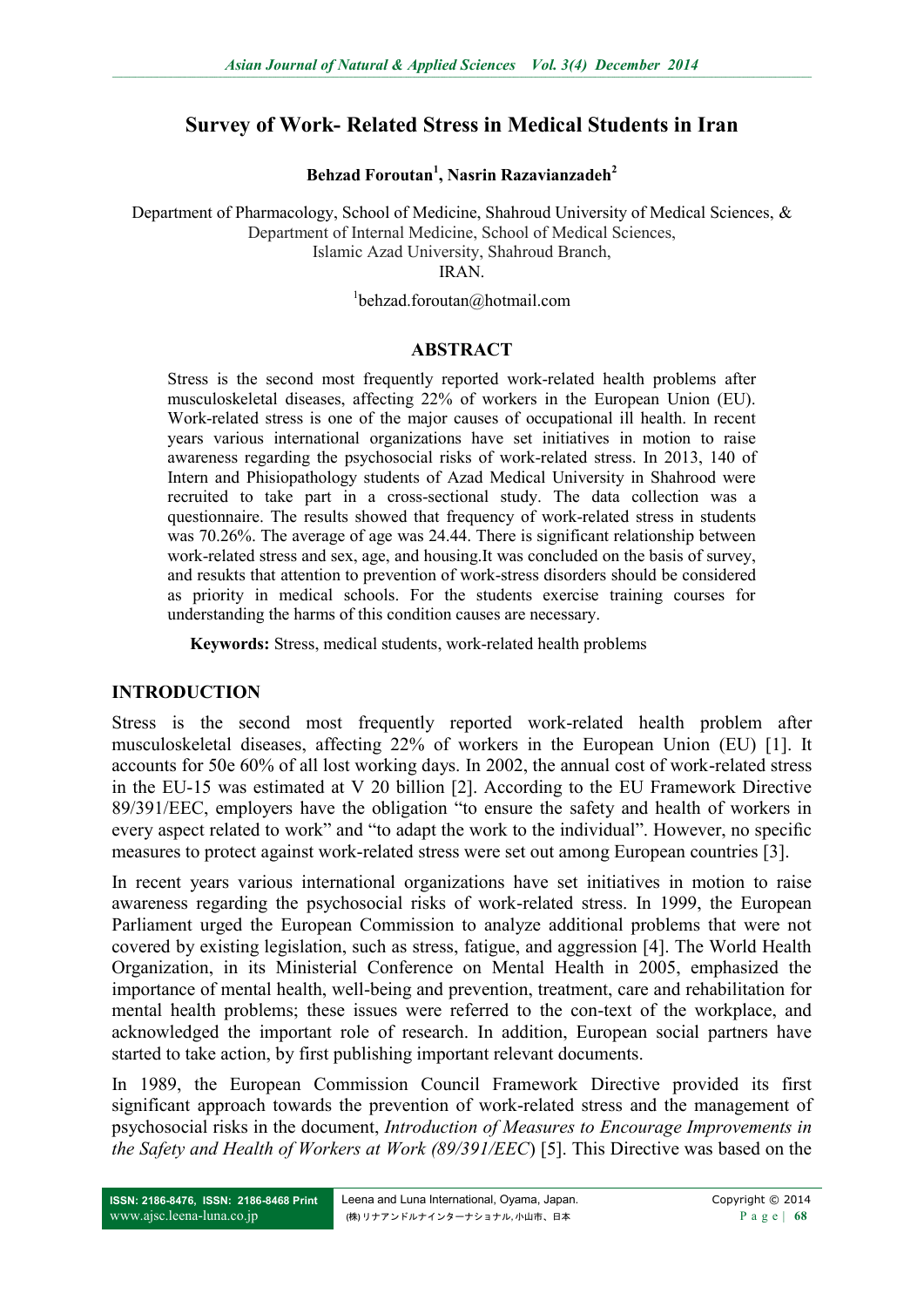principles of prevention and concerned all types of risk for workers' health [6]. Following this directive, all employers have a legal obligation to protect the occupational safety and health of workers. This duty applies to problems of work-related stress and is reflected in the labour legislation of many European-member states.

An important document concerning work-related stress was published in 2000 by the European Commission; the "Guidance on Work-Related Stress" [7], in which stress was defined as "a pattern of emotional, cognitive, behavioral and physiological reactions to adverse and noxious aspects of work content, work organization and work environment." The main causes of stress were listed as the following: over- and under workloads; lack of recognition; no opportunity to voice com-plaints; excess responsibilities with little authority ; lack of a clear job description; uncooperative or unsupportive superiors; co-workers or subordinates; lack of control on the job; job inse–curity ; exposure to prejudice (based on age, gender, etc.); expo-sure to violence, threats, or bullying; unpleasant or hazardous physical work conditions; and no opportunity to utilize personal abilities [8].

In view of the growing impact of Health [9,10] the emerging field of health and prevention services and information delivered through the Internet and related technologies the proposed integrated method has been made available on line. The main aim was to provide scientifically validated instruments to help companies assess and manage work-related stress, in compliance with national regulations.

# **MATERIALS AND METHODS**

In 2013 Intern and Phisiopathology students of Azad Medical University were recruited to take part in a cross-sectional study. The sample size was 140 students. The data collection was a questionnaire. The questionnaire covered demographic information, stress history, and measurement of stress. The important factors included sex, age, and housing. The data was analyzed through SPSS 20 version.

### **RESULTS**

From total of 140 participants, 79 were female (56.4%) and 61 were male (43.6%). Workrelated stress in female was 0.44 more than males. The ages were from 21 to 32. The percent of age 21 was 5.7%, 22 was 12.1%, 23 was 19.3%, 24 was 20.0 % , 25 was 15.0%, 26 was 12.1%, 17 was 7.1%, 28 was 2.9%, 29 was 4.3%, 30 was 0%, 31 was 0.7% and 32 was 0.7% too. The average of age was 24.44 years old. (20% of participants were 24 years old).



Figure 1: Age wise students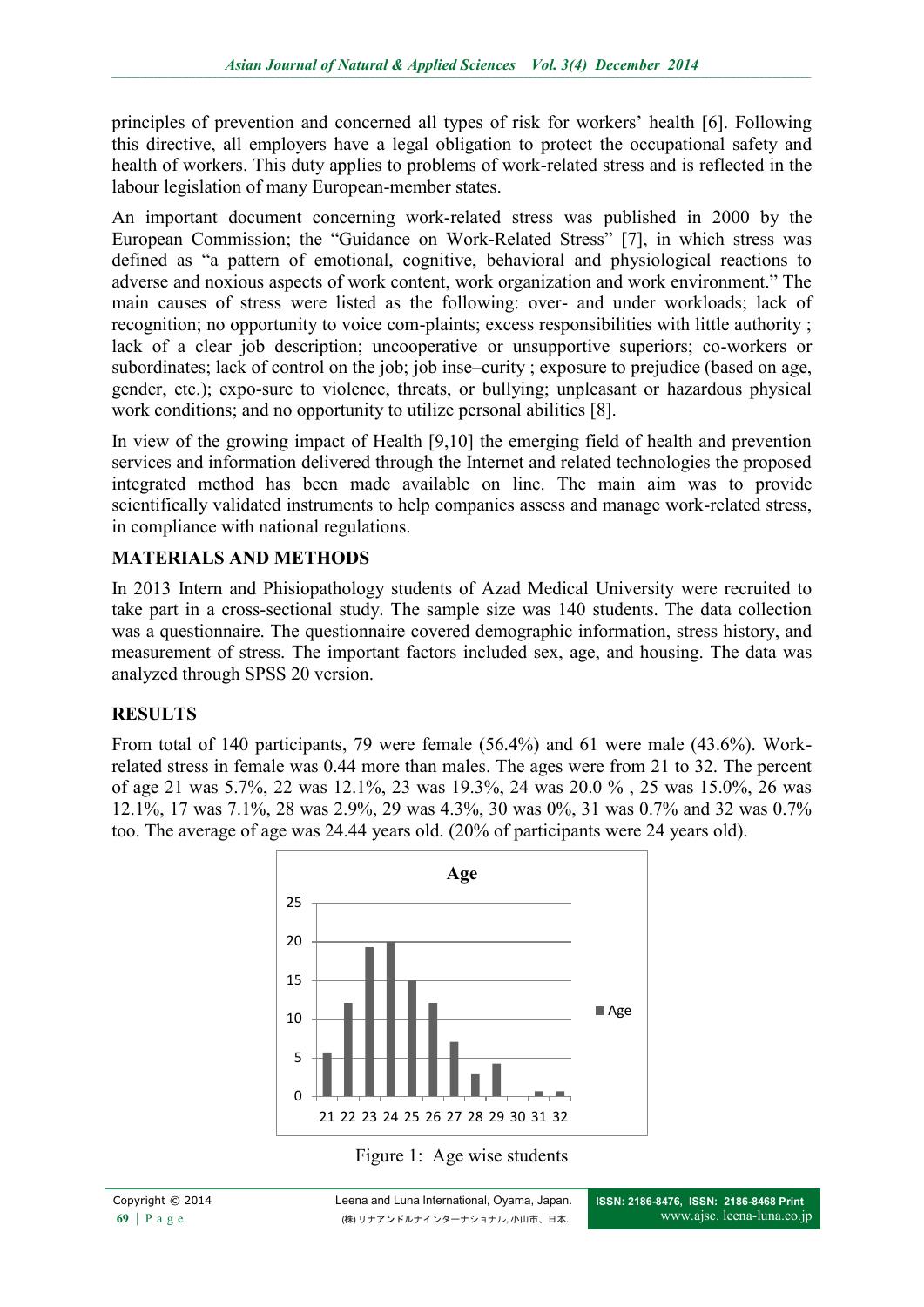108 of students (77.1%) of students live in their own homes and 32 of them (22.9%) living in the students home.



Figure 2: Residance Status of Students

The study results showed that the frequency of work-related stress was 70.26%. in sex the women are more than the men (0.44). the average of age was 24.44 years old. The majority of students live in their own homes (1.23) . Also according to the T-test analysis there is significant relationships between work-related stress and age ( $p=0.000$ ), sex ( $p=0.000$ ) and housing (p=0.000). Also the incidence of work-related stress in stargy students was 40%, physiopathology was 35.8% and interns was 24.2% (the increase of education in the medical university can affect on work-related stress).

# **DISCUSSION**

The frequency of work-related stress in students of Azad medical university was 70.26%. The average of age was 24.44(minimum 21 and maximum 32). 1.23% more than of students in home students are living in their homes. So there is significant relationships between workrelated stress and sex, age, and housing.

There is evidence in Europe that work plays an important role in relation to mental health [6].

The methodology of assessing the stress influence on work productivity in organizations of the Romanian economic environment took into account a number of hypotheses. The hypotheses referred to the criteria of designing and implementing the system, possibility of selecting the most representative elements to reveal the correlations between occupational stress and work productivity indicators, investigation covering area (part of the assessment system). Insecurity of staff is induced by unemployment perspective: 39% of employees believe that investigated current job is uncertain, while 35% are afraid of losing their current job and 32% are willing to accept any difficulties/problems at work because they can not find another job.

Viorica Petreanu in 2013 declare Stress is assumed as being generated by the work characteristics, as follows: work correspondence with individual abilities, physical and mental is appreciated by 85% of the participants and in 14% cases the work performed is considered under the individual capacities (this last aspect is claimed by employees with over average and high education level, generally women); high work rhythm in most of the working time is claimed by employees in transports (61%), industry (57%) and constructions (57%); fixed duration of the working day is characteristic of most investigated fields, except constructions and transports; long working hours are reported by the employees in the construction industry (70%) and transports (56%); shift work is mentioned only by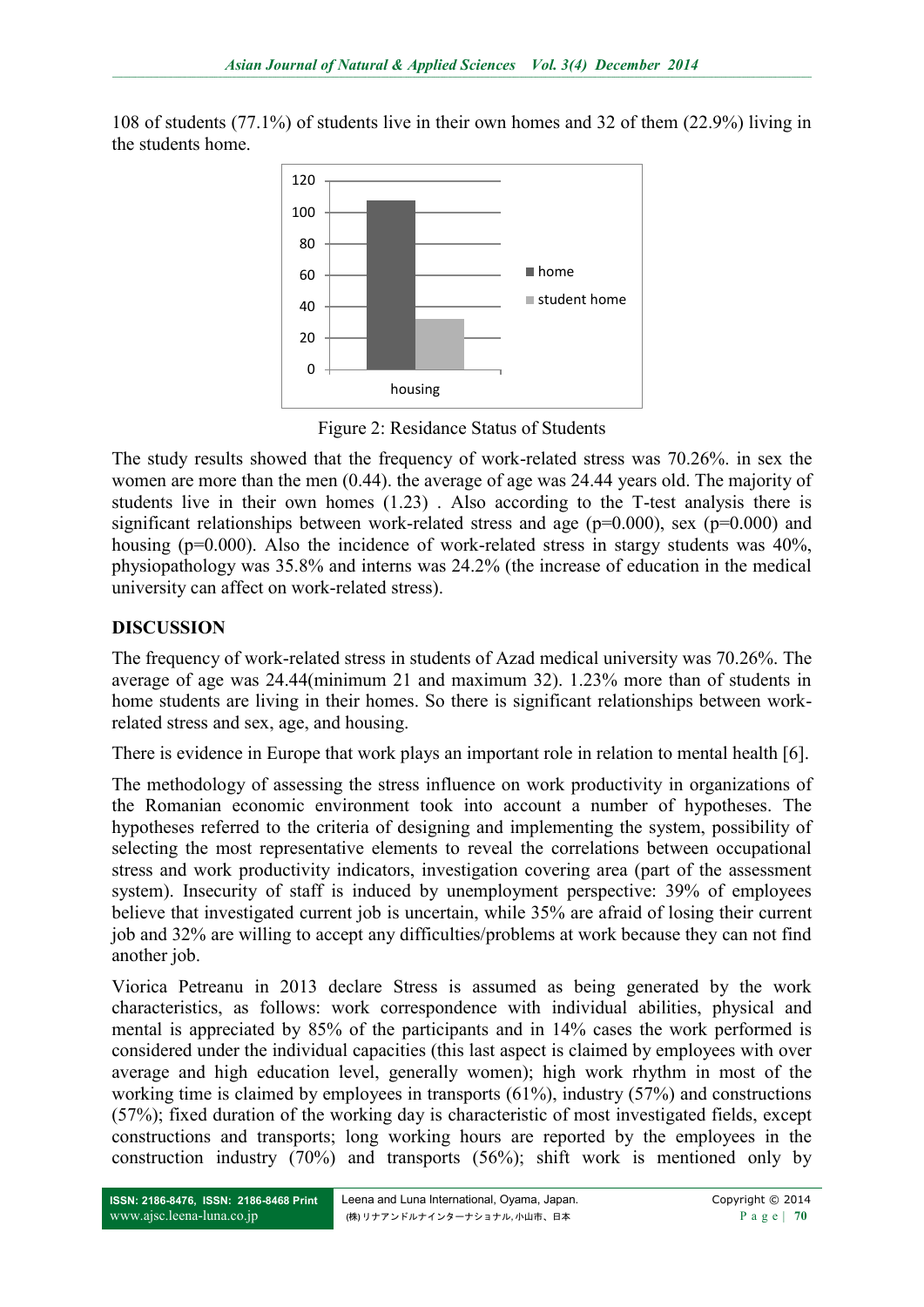employees in the health field (60%); the physical workload is perceived as stressful by people working in constructions (84%), industry (67%), trade (54%) and transports (53%) and it is accused by men (57%) and those with low education level (71%); mental workload is reported in health professions (90%), education (90%), administration (90%) and transports (83%), especially by the employees with high (87%) and medium (70%) education level; work task monotony is reported only in 20% of analyzed areas without being given to any particular field; exposure to noise and vibrations is reported by the employees in constructions (81%), transports (69%) and industry (66%), especially by men (56%) and those with low education levels (57%); exposure to increased risk of accidents is characteristic to the transport professionals (64%) and constructions (62%); clarity of job demands emphasized the following hierarchical structure (share of positive answers): 88% in health sector, 85% in administration, 82% in industry, 81% in education, 79% in trade, 78% in transports and 52% in constructions sector [11]. Benedetta Persechino declare they have no financial or personal relationships with people or organizations that could inappropriately influence their work [12].

# **CONCLUSION**

Medical students encountered high rates of stress compared to others. Academic problems and major life events were the main predictors. Enhancing faculty preventive and curative mental health services is recommended. Initiation of stress management courses and enhancing academic advising services are required since the beginning of their education.

# **REFERENCES**

- [1]. Parent-Thirion, A., et al. (2007). *European Foundation for the improvement of living and working conditions.* Fourth European Working Conditions Survey [Internet]. Dublin (UK): European Foundation for the Improvement of Living and Working Conditions. 2007 [cited 2010 Aug 23]; 139 p. Available from: http://www.eurofound.europa.eu/pubdocs/2006/98/en/2/ef0698en.pdf.
- [2]. European Agency for Safety and Health at Work. (2009). *OSH in figures: stress at work. Facts and figures.* European communities ed. Luxembourg: European Agency for Safety and Health at Work.
- [3]. European Social Partners. (2008). *Implementation of the European autonomous framework agreement on work-related stress*. Brussels (Belgium): European Social Partners (BUSINESS EUROPE, CEEP, ETUC, UEAPME).
- [4]. Natali, E., et al. (2010). *The perception of psychosocial risk factors among European stakeholders.* PRIMA-EF, Guidance Sheets number 5 [Internet]. Nottingham (UK): PRIMA-EF. 2008 [cited 2010 Aug 23]. 2 p. Availablefrom: http://primaef.org/Documents/05.pdf.
- [5]. Council of the European Communities. (1989). Council Directive 89/391/EEC of 12 June 1989 on the introduction of measures to encourage improvements in the safety and health of workers at work. *Off J Eur Communities*: *32*; 1-8.
- [6]. Leka, S., & Kortum, E. A. (2008). European framework to address psychosocial hazards. *J Occup Health*, *50*: 294-6.
- [7]. Levi L, Levi I. (2000).*Guidance on work-related stress. Spice of life, or kiss of death? Luxembourg (Luxembourg):* Office for Official Publications of the European Communities.